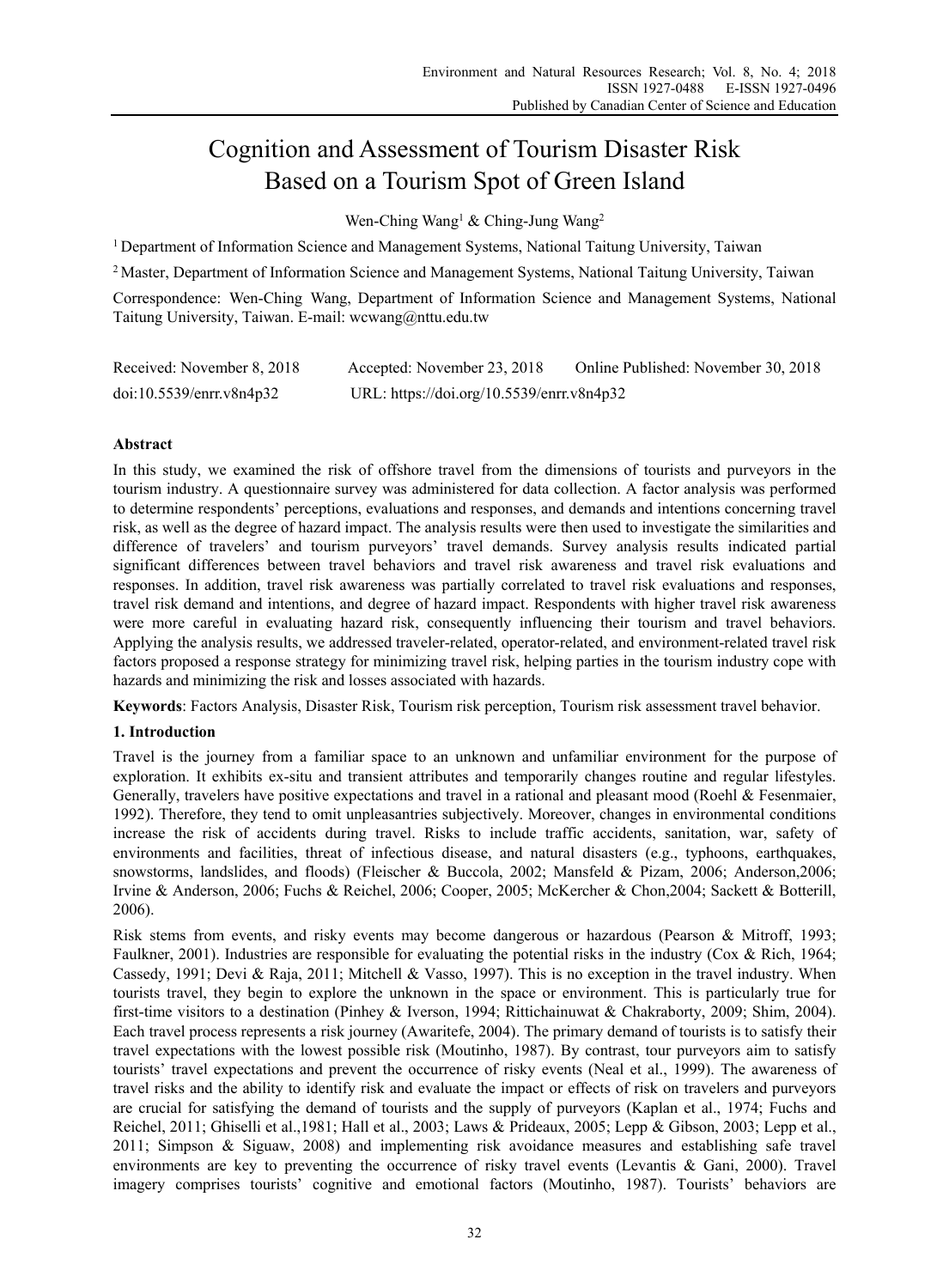influenced by their perceptions and evaluations of the destination, and travel imagery influences tourists' selection of recreational destinations. Therefore, tourists take into account not only the environment of the destination but also its imagery when selecting a recreational destination. Birgit (2001) defined "tourist imagery" as tourists' expectations of a destination. It the positive imagery generated by tourists as they gain positive travel experiences. Tourist imagery is a factor influencing tourists' travel considerations, perceptions, and decisions.

Different from general tourist destinations (Barker et al., 2003 et al., Chan et al., 1999; Chen & Noriega, 2003; Chien & Law, 2003), island destinations feature unique natural landscapes, topographical characteristics, ethnic and cultural factors, distance and isolation qualities. Therefore, these destinations have unique imagery, and they have become travel hot spots. However, these destinations generally have fewer rescue resources and more prone to hazard than general travel destinations due to their fragile and unique environments, economies, societies, and transpiration systems (Chan et al., 1999; Fridgen, 1984; Conant et al., 1988). Hazards that stem from the lack of travel safety and risk knowledge and inadequate response measures not only influence travel safety of tourists but also impact the quality and economic benefits of the travel products offered by tourism purveyors, as well as the overall image of the country. There is always the risk of unsafe or unexpected events during travel that will significantly and negative impact travelers and purveyors. Minimizing travel risk and providing pleasant experiences for both the traveler and operator while promoting tourism and economic development and reducing the degree of hazard impact are crucial issues that should not be undermined.

# **2. Tourism Risk and Hazards**

Travel risk comprises many factors. Wang (1995) defined travel risk as "travelers' perceived risk stemming from the travel service terms and conditions of their itineraries and destinations, including risk perception, attention, memory, inference, thinking, expectation, planning, decision, problem-solving, and communication of ideas." The content of travel risk can be categorized into the dimensions of transportation and communication risk, public security risk, accommodation risk, health risk, medical rescue risk, and travel destination risk. Moutinho (1994) categorized travelers' perceived risk into functional risk, physical risk, financial risk, social risk, and psychological risk.

Roehl and Fesenmaier (1995) examined different environments based on travel risk and classified risk into equipment risk, financial risk, physical risk, psychological risk, satisfaction risk, social risk, and time risk.

The travel industry comprises purveyors and travelers. Travel risk varies depending on the risk sensitivity of the two parties, and risk sensitivity is affected by psychological characteristics (Reisinger & Mavondo,2005; Sönmez a Graefe,1998) personality and motivations (Lepp et al., 2011; Reisinger & Mavondo, 2005), travel preferences (Lepp & Gibson, 2003), and travel experiences (Floyd et al., 2003). Therefore, examining the risk perceptions of travelers and purveyors and risk requirements can effectively reduce travel risk.

Travel risk can be predictable, unpredictable, or accidental. The occurrence of risk can be spontaneous or non-spontaneous. The risk of activities in which participants actively or voluntarily participate, such as driving and smoking, is spontaneous and can be predicted. The probability of a risky event occurring can be reduced by reinforcing risk awareness. Natural disasters, fires, or explosions are less predictable or controllable. The occurrences are involuntary and are therefore passive risk. Figure 1 is a representational diagram of the relationship between the causes of risk and travel risk attributes. The figure expresses the probability of the causes of risk and travel risk attributes. Spontaneous risky events are controlled by behavior. They often occur when travelers overlook risk or have inadequate risk awareness. Therefore, the "accidentality" probability of spontaneous risky events is higher than that of "unpredictability" probability. By comparison, non-spontaneous risky events are influenced by the external environment and hazard impact. The events are primarily governed by the environment. Therefore, their "unpredictability" probability is higher than their "accidentality" probability.

The frequency and impact of human-made and natural disasters have risen in recent years (Wang, 2018), consequently increasing the hazard risk of travel activities. In particular, unpredictable natural disasters increase the unpredictability of non-spontaneous events.

Hazard can be defined as "material or situational damage or negative impact on people, environments, or goods" (Burton et al., 1993). Hazards must simultaneously cause risky events and endanger human life or damage good or resources (Mileti, 1999). Travel safety and the occurrence of risky events are influenced by travel structures, travelers, and transaction processes. Risk has many uncertainties and occurs randomly. Therefore, travelers may find the real meaning of travel risk confusing. When assessing the risk of travel activities, travelers generally "rely on person experience," "overestimate the risk of major events that they remember or are easy to remember," "overestimate their ability or luck," "evaluate voluntary or involuntary risk," "evaluate short- and long-term consequences," "evaluate expected probability," "assess the risk limit," and "determine delayed or immediate risk."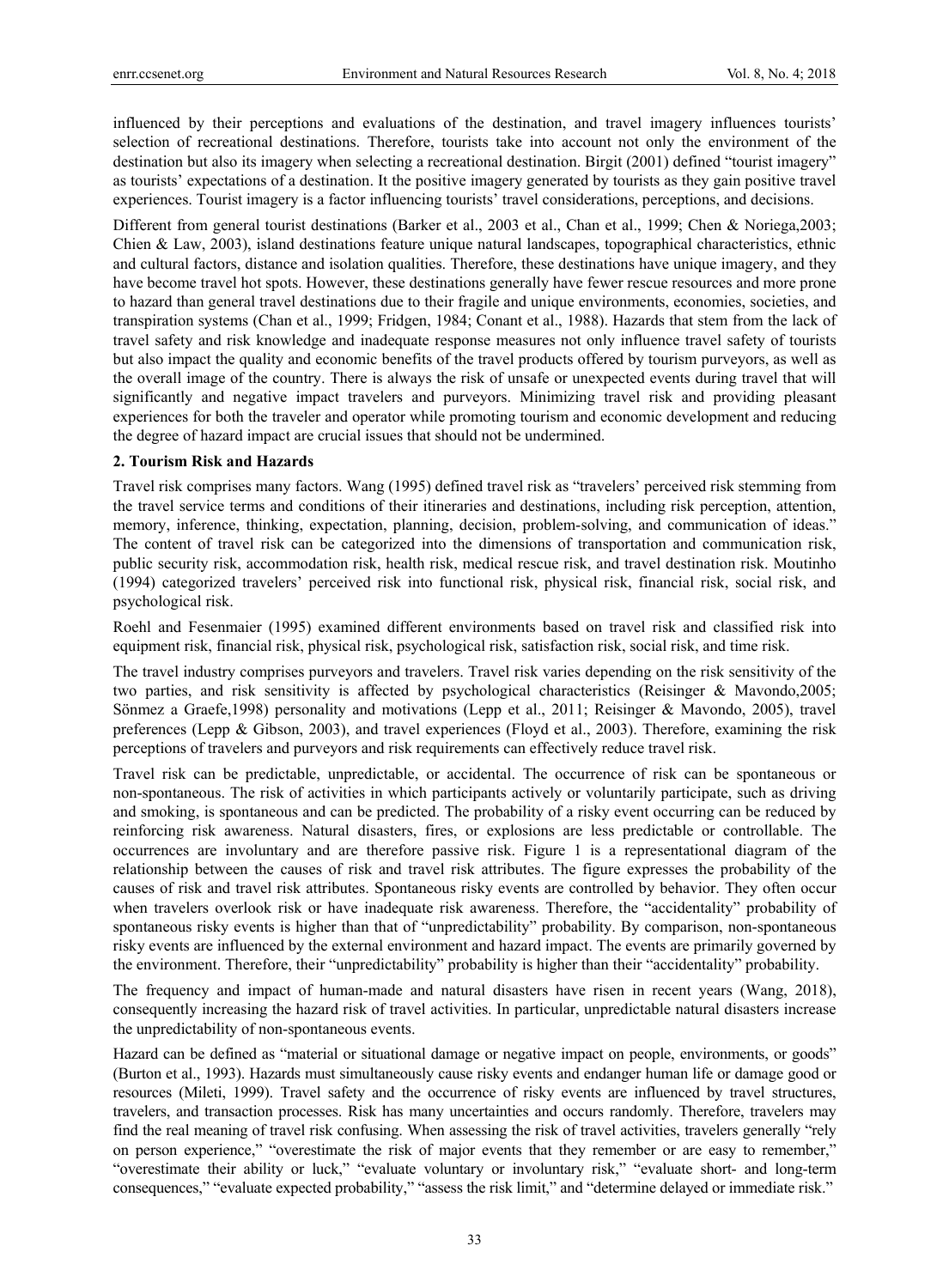

## **3. Travel Risk Survey and Analysis**

In this study, we examined the hazard awareness and response of offshore travelers. Green Island, a 16.2-km<sup>2</sup> island off the eastern coast of Taiwan, was selected as the research region. A questionnaire was administered to travelers and purveyors to survey the travel risk awareness, travel risk evaluations and responses, and travel risk demand and intentions of tourists and purveyors in the tourism industry and the degree of hazard impact, and the results were compared to determine the similarities and differences. The primary economic activity on Green Island is tourism, including catering, accommodation, water activities, natural landscapes, human and cultural history, and nature conservation. The island attracts roughly 300,000 travelers annually, who visit the island by ferry or airplane. However, natural disasters, particularly typhoons, frequently threaten the tourism industry on Green Island. These disasters often obstruct transportation, medical resources, and supplies. Typhoons also cause various other environmental hazards that increase the risk to safety.

Tourists are the primary group of travelers to the island. They are also the primary group affected by hazards. We surveyed the hazard awareness and travel behavior of tourists visiting Green Island. Respondents must be over the age of 16 and demonstrate the capacity to complete the questionnaire. A total of 200 valid questionnaires were administered. The questionnaire comprised seven sections, including respondent demographics, attributes of purveyors in the tourism industry, travel behavior, travel risk awareness, travel risk evaluations and responses, travel risk demands and intentions, and degree of hazard impact. A total of 80 valid questionnaires were administered to purveyors. A frequency allocation approach was adopted to analyze the demographic variables of the tourists and tourism purveyors and the travel behaviors of the tourists. Chi-squared tests and single-factor analysis of variance (ANOVA) were conducted on the tourists' demographics and travel behaviors. The Cronbach's  $\alpha$  coefficient was adopted to determine the validity and internal consistency of the various constructs, including travel risk awareness, travel risk evaluations and responses, and degree of hazard impact. The coefficients were 0.875, 0.886, and 0.837, respectively. Outcomes validated the consistency of the constructs and the reliability of the questionnaire used in this study.

## *3.1 Travel Risk Factor Analysis*

Twenty factors were analyzed. The Kaiser-Meyer-Olkin (KMO) Test for Sampling Accuracy was adopted to confirm the analytic effects of the data. The KMO value was 0.731, which indicated moderate sampling accuracy based on the determination criteria proposed by Kaiser (1974). The Bartlett's sphericity value was 5164.210, indicating statistical significance. Principal factor analysis (PCA) was adopted for factor extraction, and varimax rotation was adopted as the rotation method. Using a standard eigenvalue of  $\geq 1$ , four principal factors were selected. The factors had a collective explanatory power of 77.869%. The name, item, factor loading, eigenvalue, and explained variance of the factor constructs are tabulated in Table 1.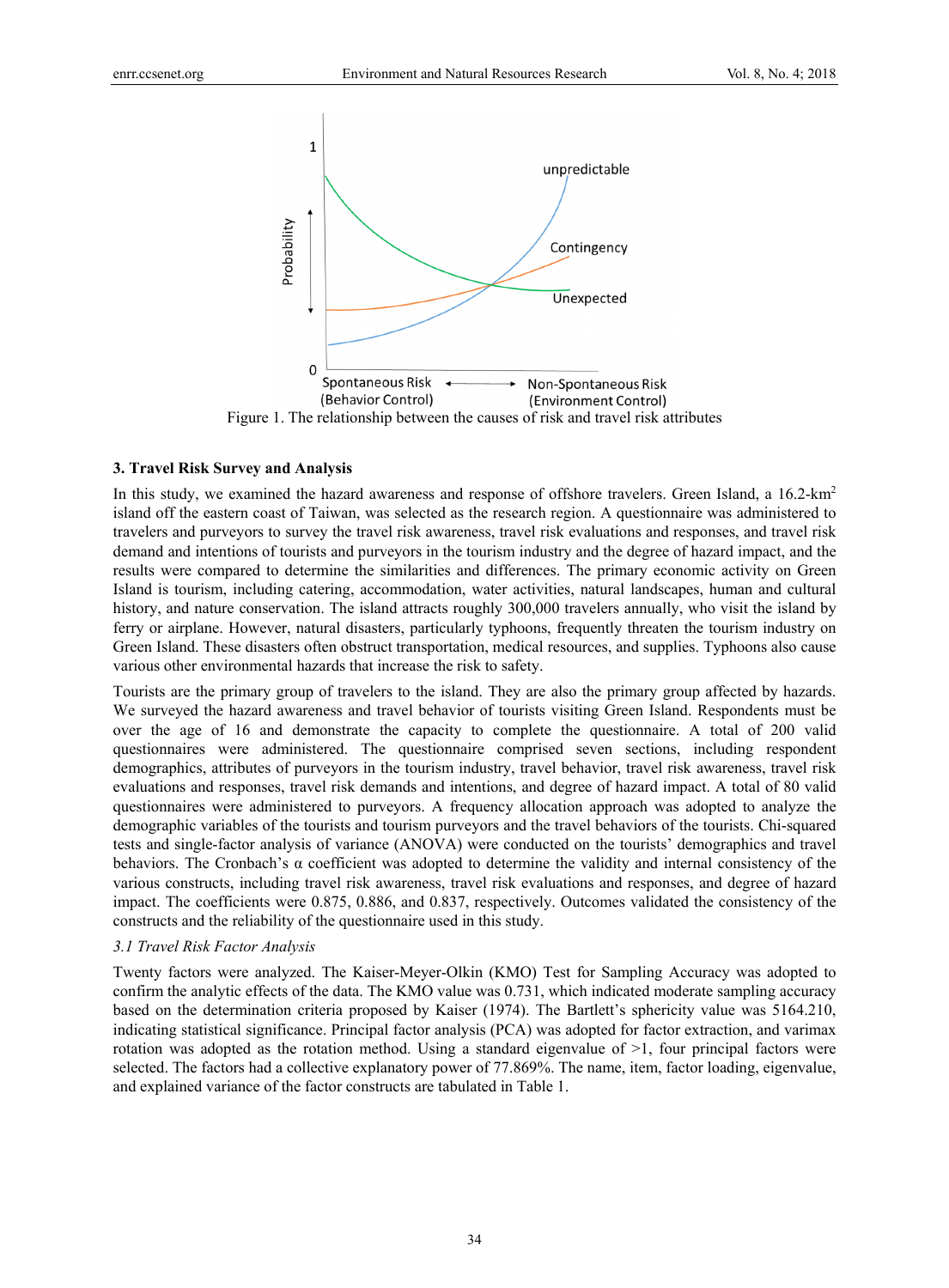## Table 1. Travel risk factor constructs

| Factor/Item                                                 | Factors loading | Eigenvalues | Explained variance |
|-------------------------------------------------------------|-----------------|-------------|--------------------|
| Factor 1: Environment                                       |                 |             |                    |
| Not prone to transportation delays                          | 0.891           |             |                    |
| Hygienic catering                                           | 0.861           |             |                    |
| Safe transportation environment                             | 0.850           |             |                    |
| Adequate and clear travel and rescue information            | 0.762           | 7.488       | 37.44%             |
| Adequate fire equipment at place of stay                    | 0.762           |             |                    |
| Not prone to natural disasters                              | 0.730           |             |                    |
| Safe accommodation environment                              | 0.708           |             |                    |
| Adequate medical quality and professionalism                | 0.624           |             |                    |
| Factor 2: Safety                                            |                 |             |                    |
| The government values travelers' personal safety            | 0.933           |             |                    |
| Not prone to infectious outbreaks                           | 0.900           |             |                    |
| The government and locals are willing to provide assistance | 0.880           |             |                    |
| when an accident occurs                                     |                 | 4.017       | 20.09%             |
| Locals are friendly to travelers                            | 0.795           |             |                    |
| Excellent public security                                   | 0.621           |             |                    |
| Sanitary and hygienic public spaces                         | 0.595           |             |                    |
| Safe transportation                                         | 0.561           |             |                    |
| Factor 3: Activity and sights                               |                 |             |                    |
| Professional activity providers                             | 0.894           |             |                    |
| Safe activity facilities                                    | 0.852           | 2.772       |                    |
| Safe sight environments                                     | 0.588           |             | 13.86%             |
| Clear indication of medical facilities                      | 0.490           |             |                    |
| Factor 4. Human-made                                        |                 |             |                    |
| Not prone to accidents                                      | 0.860           | 1.297       | 6.48%              |

# *3.2 Travel Risk Awareness Survey and Analysis*

A descriptive analysis method was used to analyze travel risk. The statistical survey results of the travel risk awareness of travelers and industry purveyors are tabulated in Table 2. The results were sorted from highest to lowest. A higher mean value suggested lower risk.

| Table 2. Descriptive statistics of tourists' travel risk awareness |
|--------------------------------------------------------------------|
|--------------------------------------------------------------------|

|                                                                                        |         | Tourist                           |       |    |         | Purveyor              |                |                |
|----------------------------------------------------------------------------------------|---------|-----------------------------------|-------|----|---------|-----------------------|----------------|----------------|
| Travel risk awareness                                                                  | Average | Standard deviation Variance Order |       |    | Average | Standard<br>deviation | Variance Order |                |
| Not prone to natural disasters                                                         | 1.650   | 0.849                             | 0.721 | 20 | 2.863   | 1.076                 | 1.158          | 17             |
| Not prone to accidents                                                                 | 1.675   | 0.802                             | 0.643 | 18 | 2.613   | 0.961                 | 0.924          | 19             |
| Safe transportation                                                                    | 2.415   | 1.118                             | 1.249 | 10 | 2.925   | 1.065                 | 1.134          | 14             |
| Safe transportation environment                                                        | 2.245   | 0.818                             | 0.668 | 12 | 2.788   | 1.027                 | 1.056          | 18             |
| Not prone to transportation delays                                                     | 1.845   | 0.988                             | 0.976 | 17 | 3.138   | 0.951                 | 0.905          | 11             |
| Safe accommodation environment                                                         | 2.580   | 1.067                             | 1.139 | 9  | 3.138   | 0.990                 | 0.981          | 10             |
| Adequate fire equipment at place of stay                                               | 2.275   | 0.868                             | 0.753 | 11 | 2.938   | 0.985                 | 0.971          | 13             |
| Excellent public security                                                              | 3.160   | 0.899                             | 0.808 | 6  | 3.525   | 0.993                 | 0.987          | $\overline{c}$ |
| The government values travelers' personal safety                                       | 4.035   | 0.979                             | 0.959 | 1  | 3.100   | 1.086                 | 1.180          | 12             |
| Locals are friendly to travelers                                                       | 3.980   | 0.795                             | 0.633 | 2  | 3.650   | 1.045                 | 1.091          | 1              |
| The government and locals are willing to provide<br>assistance when an accident occurs | 3.800   | 0.702                             | 0.492 | 3  | 3.213   | 0.951                 | 0.904          | 6              |
| Hygienic catering                                                                      | 2.180   | 0.837                             | 0.701 | 14 | 3.263   | 0.896                 | 0.804          | 4              |
| Not prone to infectious outbreaks                                                      | 3.705   | 0.929                             | 0.862 | 4  | 3.175   | 0.839                 | 0.703          | 8              |
| Sanitary and hygienic public spaces                                                    | 3.015   | 1.005                             | 1.010 | 8  | 3.325   | 0.854                 | 0.728          | 3              |
| Adequate medical quality and professionalism                                           | 1.670   | 0.758                             | 0.574 | 19 | 2.363   | 1.094                 | 1.196          | 20             |
| Clear indication of medical facilities                                                 | 2.180   | 0.912                             | 0.832 | 16 | 2.900   | 0.894                 | 0.800          | 16             |
| Activity facilities are safe                                                           | 3.140   | 0.962                             | 0.925 | 7  | 3.188   | 0.943                 | 0.888          | 7              |
| Professional activity providers                                                        | 3.300   | 0.868                             | 0.754 | 5  | 3.250   | 0.987                 | 0.975          | 5              |
| Adequate and clear travel and rescue information                                       | 2.245   | 0.854                             | 0.729 | 13 | 2.925   | 0.854                 | 0.728          | 15             |
| Safe sight environments                                                                | 2.180   | 0.831                             | 0.691 | 15 | 3.163   | 0.906                 | 0.821          | 9              |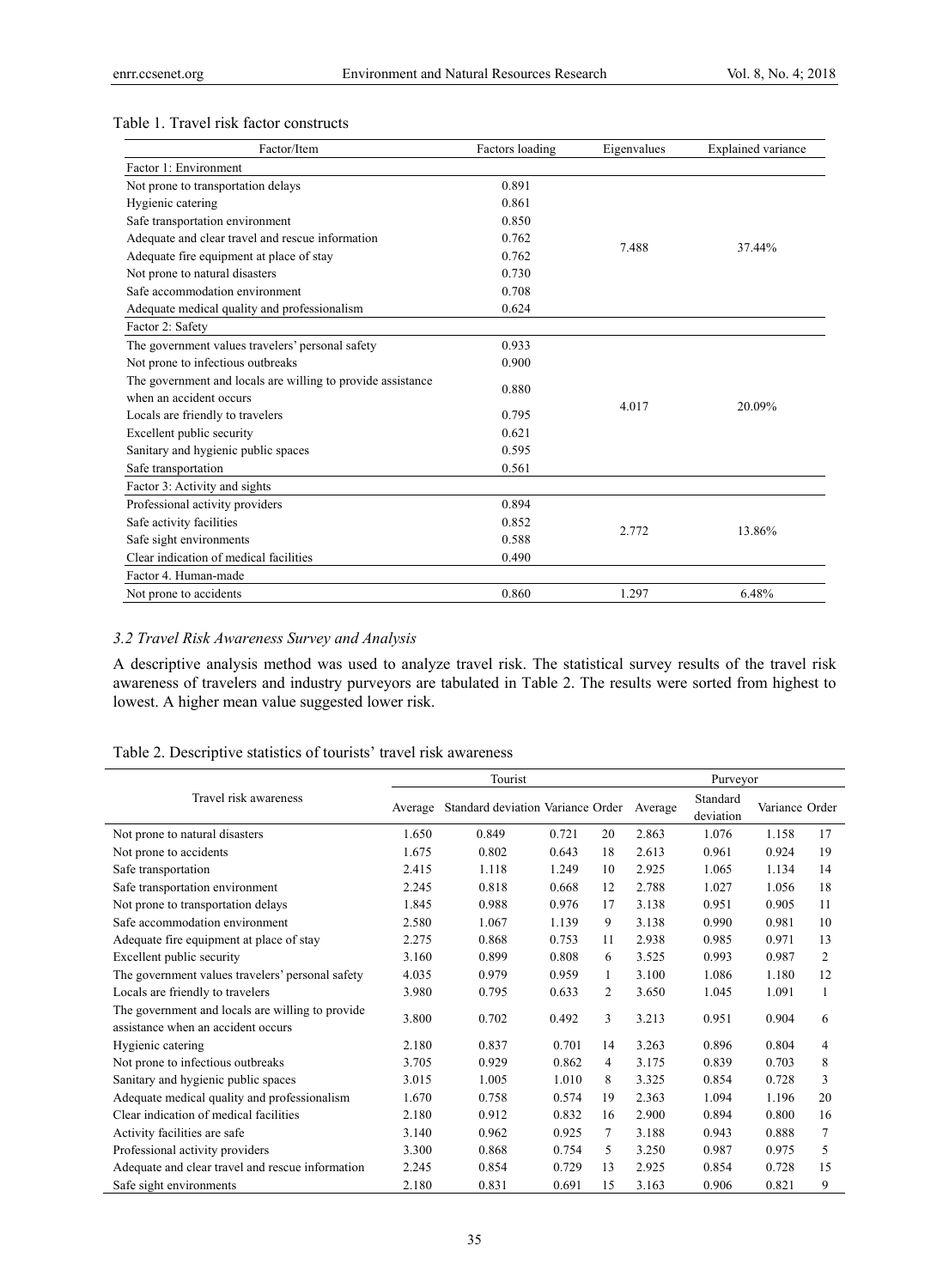# (1) Tourists

According to Table 2, travelers were highly aware of the social and public security constructs. Most of the tourists on Green Island believed that the government valued their safety, the locals were friendly to them, and the government and locals were willing to provide assistance when an accident occurs. Therefore, the respondents believed that public security was excellent. They also believed that Green Island was not prone to infectious outbreaks, activity providers were professional, and activity equipment was safe.

In terms of the travel environment, the tourists perceived Green Island to be prone to natural disasters, and delays in transportation were frequent. They also believed the risk of human-related accidents was high. Most of the tourist believed that the quality and professionalism of the medical institution were inadequate, and they were unfamiliar with the location of the medical institution.

Overall, the mean values of the "not prone to natural disasters" and "not prone to human-related accidents" items were 1.65 and 1.675, indicating that the respondents disagreed that Green Island was not prone to natural disasters and human-related accidents. In terms of the "transportation accident" construct, the mean values for "safe transportation," "safe transportation environment," and "not prone to transportation delays" were 2.415, 2.245, and 1.845, respectively. Most of the tourists disagreed that transportation and transportation environment on Green Island was safe. In terms of the "accommodation safety" construct, the mean values for "safe accommodation environment" and "adequate fire equipment at place of stay" were 2.275 and 2.58, suggesting that the respondents believed that the fire equipment at their place of stay was inadequate and that their place of stay was unsafe. In terms of the "social and public security" construct, the mean values for the "excellent public security," "the government values travelers' personal safety," and "locals are friendly to travelers' items were 3.160, 4.035, and 3.980, respectively, indicating that the respondents acknowledged social and public security. In terms of the "overall sanitation" construct, the mean values for the "not prone to infectious outbreaks" and "sanitary and hygienic public spaces" items were 3.705 and 3.015, indicating that the respondents believed that Green Island was not prone to infectious outbreaks and that the public spaces were sanitary and hygienic. The mean value for the "hygienic catering" item was 2.180, suggesting that the respondents disagreed that the restaurants on Green Island were hygienic. In terms of the "medical resources" construct, the mean values for "adequate medical quality and professionalism" and "clear indication of medical facilities" items were 1.670 and 2.180, indicating that the respondents disapproved that the medical quality and professionalism were adequate and that there were clear indications of medical facilities. In terms of the "travel sight" construction, the mean values for the "adequate and clear travel and rescue information" and "safe sight environments" items were 2.245 and 2.180, suggesting that the respondents disagreed with these items. The respondents had a higher acknowledgment for the "safe activity facilities" and "professional activity providers" items, which had mean values of 3.14 and 3.30.

#### (2) Industry purveyors

According to Table 2, the purveyors believed that the locals were friendly to tourists, Green Island had excellent public security, public spaces were sanitary and hygienic, restaurant environments were hygienic, and activity providers were professional. However, the purveyors believed that the quality and professionalism of the medical institution was inadequate, Green Island was prone to natural disasters, and the transportation environment was unsafe.

In terms of the various constructions, the mean values for the "not prone to natural disasters" and "not prone to human-related accidents" items were 2.863 and 2.613, suggesting the purveyors perceived that these items were high-risk items.

In terms of the "transportation accident" construct, the mean value for the "not prone to transportation delays" item was 3.138. However, the mean value for the "safe transportation environment" item was 2.788, suggesting the purveyors perceived that this item was a high-risk item. In terms of the "accommodation safety" construct, the mean values for the "safe accommodation environment" item was 3.138. However, the mean value for the "adequate fire equipment at place of stay" item was 2.938, suggesting the purveyors perceived that this item was a high-risk item. In terms of the "social and public security" construct, the mean value for the "locals are friendly to travelers" item was 3.65. However, the mean value for the "the government values travelers' personal safety" item was 3.l00, suggesting the purveyors perceived that this item was a high-risk item. In terms of the "overall sanitation" construct, the mean value for "sanitary and hygienic public spaces" was 3.325. However, the mean value for the "not prone to infectious breakouts" item was 3.175, suggesting the purveyors perceived that this item was a high-risk item. In terms of the "medical resources" construct, the mean values for the "adequate medical quality and professionalism" and "clear indication of medical facilities" items were 2.363 and 2.900,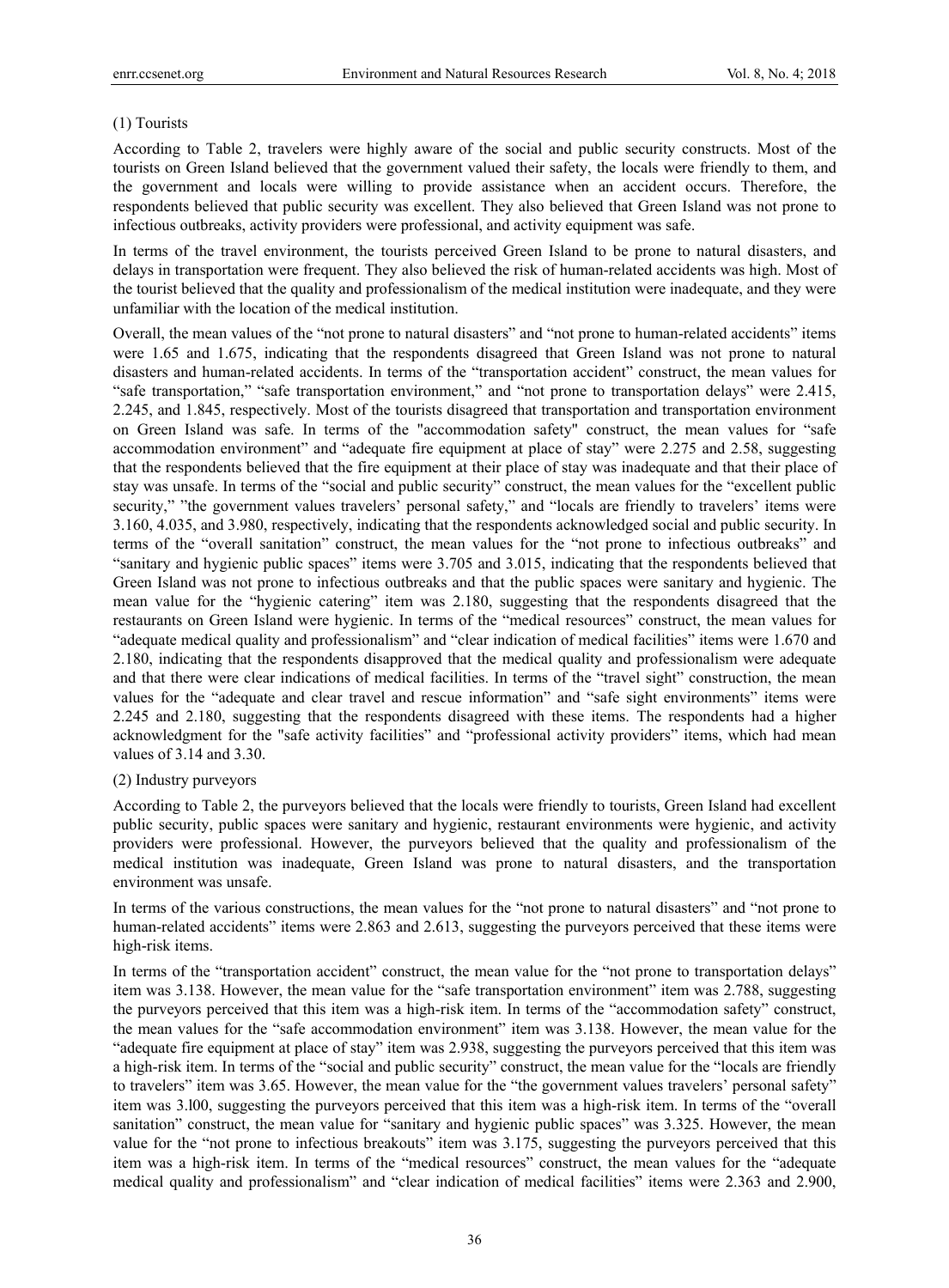suggesting that the purveyors disapproved that the quality and professionalism of the medical institution was adequate and medical facilities were clearly indicated. In terms of the "travel sites" construct, the mean value for the "adequate and clear travel and rescue information" item was 2.925, suggesting that the purveyors disapproved that the travel and rescue information was adequate and clear. However, the mean value for the "professional activity providers" item was 3.250, suggesting that the purveyors acknowledged the professionalism of the activity providers.

## *3.3 Travel Risk Evaluations and Responses*

## (1) Factor Analysis of Travel Risk Evaluations and Responses

Fifteen factors were analyzed. The KMO Test for Sampling Accuracy was adopted to confirm the analytic effects of the data. The KMO value was 0.911, which indicated moderate sampling accuracy based on the determination criteria proposed by Kaiser (1974). The Bartlett's sphericity value was 6179.283, indicating statistical significance. PCA was adopted for factor extraction, and varimax rotation was adopted as the rotation method. Using a standard eigenvalue of >1, two principal factors were selected. The factors had a collective explanatory power of 88.195%. The name, item, factor loading, eigenvalue, and explained variance of the factor constructs are tabulated in Table 3.

| Factor/Item                                                                              | Factors loading | Eigenvalues | <b>Explained</b> variance |
|------------------------------------------------------------------------------------------|-----------------|-------------|---------------------------|
| Factor 1: Environment                                                                    |                 |             |                           |
| Cancellation of trip on account that the government does not<br>value travelers' safety  | 0.903           |             |                           |
| Cancellation of trip on account of a breach in public security                           | 0.895           |             |                           |
| Cancellation of trip on account of infectious outbreak                                   | 0.888           |             |                           |
| Cancellation of trip on account of reports of a transportation<br>accident               | 0.867           |             |                           |
| Cancellation of trip on account of a natural disaster                                    | 0.814           |             |                           |
| Cancellation of trip on account of the sight being in a danger<br>zone                   | 0.740           | 12.210      | 81.402%                   |
| Cancellation of trip on account of inconvenient transportation                           | 0.729           |             |                           |
| Cancellation of trip on account of inadequate medical<br>resources                       | 0.708           |             |                           |
| Cancellation of trip on account of unregistered<br>accommodation                         | 0.708           |             |                           |
| Cancellation of trip on account of an unsafe accommodation<br>environment                | 0.697           |             |                           |
| Cancellation of trip on account of unhygienic catering                                   | 0.683           |             |                           |
| Factor 2: Safety                                                                         |                 |             |                           |
| Cancellation of trip on account of inadequate rescue<br>equipment or professional guides | 0.897           |             |                           |
| Cancellation of trip on account of inadequate travel or rescue<br>information            | 0.872           | 1.019       | 6.792%                    |
| Cancellation of trip on account of reports of a human-related<br>accidents               | 0.806           |             |                           |
| Cancellation of trip on account of changes in the weather                                | 0.794           |             |                           |

Table 3. Factors and constructs of travel risk evaluations and responses

(2) Analysis of the tourists' travel risk evaluations and responses

A descriptive statistics approach was adopted to analyze tourists' travel risk evaluations and responses. Table 4 shows that 60% of the tourists had previously no considered the "natural disasters" factor. Subsequently, 30% of the tourists previously canceled their trip due to "hazardous weather," while 34% of the respondents had previously considered this factors, suggesting that weather was the foremost factor of evaluation for tourists. Most of the tourists had not previously considered the "human-related accidents," "transportation accident," "social and public security," "overall sanitation," and "medical resources" factors. For "accommodation safety," 23.5% of the tourists considered the accommodation environment, suggesting that tourists valued the safety of accommodation environments. For "travel sights," tourists considered the professionalism of activity providers (38%) and travel information (42.5%), suggesting that the valued the safety of travel activities and travel sights.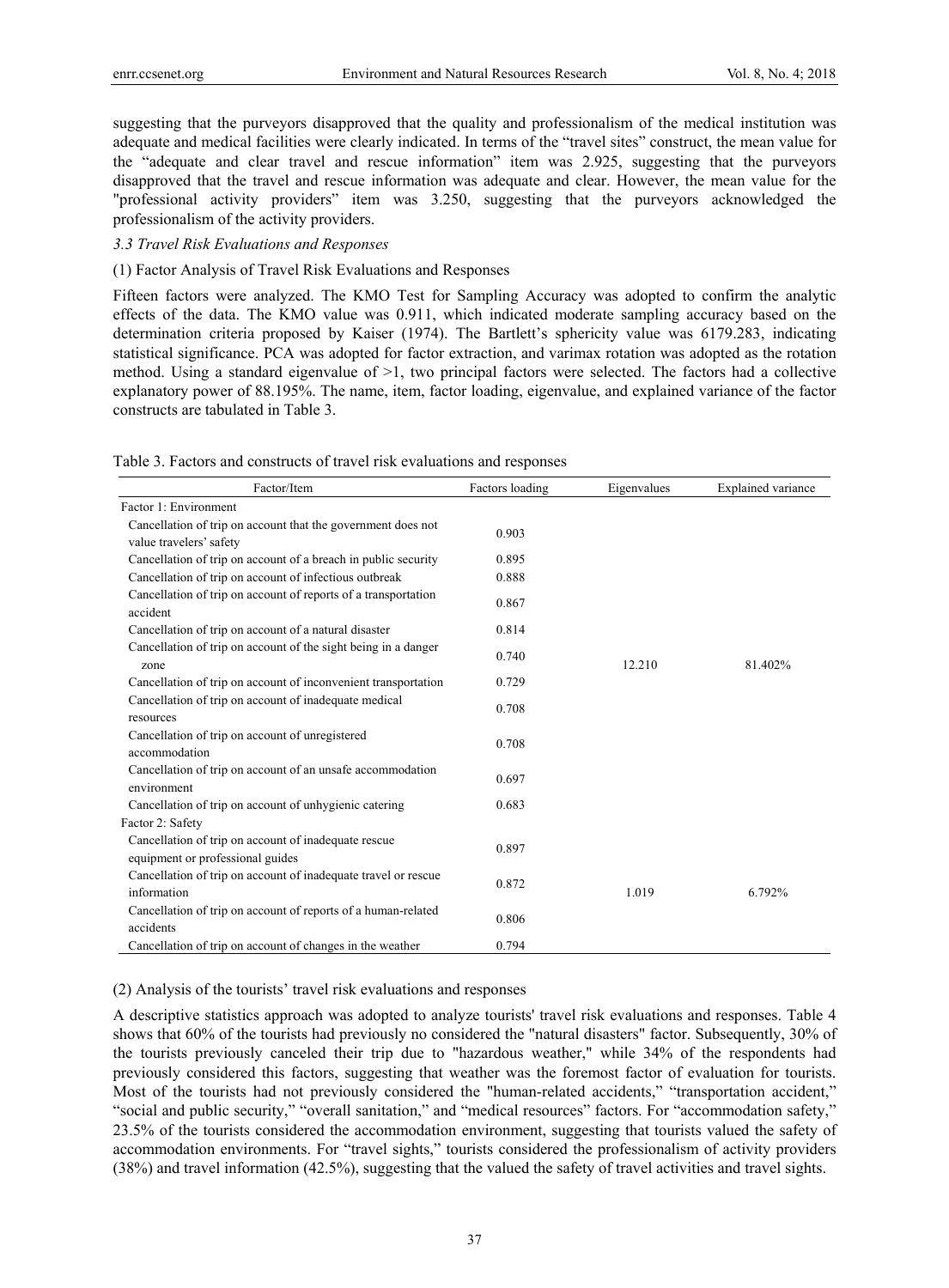| Table 4. Allocation table of tourists' travel risk evaluations and responses (%) |  |  |  |
|----------------------------------------------------------------------------------|--|--|--|
|----------------------------------------------------------------------------------|--|--|--|

| Item                                                                                               | Yes              | Did not<br>cancel | No   | Yes, but it does not influence my<br>intentions |
|----------------------------------------------------------------------------------------------------|------------------|-------------------|------|-------------------------------------------------|
| Would you cancel your trip on account of a natural<br>disasters                                    | $\Omega$         | 24.5              | 60   | 15.5                                            |
| Would you cancel your trip on account of changes in the<br>weather                                 | 30               | 26                | 10   | 34                                              |
| Would you cancel your trip on account of reports of a<br>human-related accident                    | 3.5              | 8                 | 62.5 | 26                                              |
| Would you cancel your trip on account of reports of a<br>transportation accident                   | $\mathbf{1}$     | 27                | 64.5 | 7.5                                             |
| Would you cancel your trip on account of inconvenient<br>transportation                            | $\mathbf{0}$     | 22.5              | 58   | 19.5                                            |
| Would you cancel your trip on account of unregistered<br>accommodation                             | $\mathbf{1}$     | 37.5              | 51.5 | 10                                              |
| Would you cancel your trip on account of an unsafe<br>accommodation environment                    | $\Omega$         | 27                | 49.5 | 23.5                                            |
| Would you cancel your trip on account of a breach in<br>public security?                           | 0.5              | 24.5              | 68   | 7                                               |
| Would you cancel your trip on the account that the<br>government does not value travelers' safety? | $\mathbf{0}$     | 26                | 66.5 | 7.5                                             |
| Would you cancel your trip on account of an infectious<br>outbreak?                                | $\Omega$         | 23.5              | 69.5 | 7                                               |
| Would you cancel your trip on account of unhygienic<br>catering                                    | $\mathbf{0}$     | 33.5              | 47   | 19.5                                            |
| Would you cancel your trip on account of inadequate<br>medical resources                           | $\mathbf{0}$     | 35.5              | 49   | 15.5                                            |
| Would you cancel your trip on account of the sight being<br>in a danger zone                       | $\theta$         | 33                | 51.5 | 15.5                                            |
| Would you cancel your trip on account of inadequate<br>rescue equipment or professional guides     | $\boldsymbol{0}$ | 9.5               | 52.5 | 38                                              |
| Would you cancel your trip on account of inadequate<br>travel or rescue information                | 1.5              | 9.5               | 46.5 | 42.5                                            |

# (3) Analysis of purveyors' hazard risk prevention awareness

The survey results of the purveyors' hazard risk prevention awareness are tabulated in Table 5. The purveyors believed that leaving Green Island (3.113) and providing hazard prevention knowledge and training (3.65) did not help hazard prevention. They expressed that storing materials (3.9) and securing windows and roofs (3.875) were more helpful.

Table 5. Descriptive statistics of purveyors' hazard risk prevention awareness

| Hazard risk prevention                                      | Mean  | Standard<br>deviation | Variance | Order |
|-------------------------------------------------------------|-------|-----------------------|----------|-------|
| Staff education of hazard prevention knowledge and training | 3.650 | 0.982                 | 0.965    | 2     |
| First ensure the safety of tourists and staff               | 3.775 | 0.914                 | 0.835    | 6     |
| Purchase insurance                                          | 3.825 | 0.854                 | 0.728    | 7     |
| Hazard response plan                                        | 3.738 | 0.951                 | 0.905    | 4     |
| Provide rescue information                                  | 3.713 | 0.970                 | 0.942    | 3     |
| Have a first-aid kit ready                                  | 3.763 | 1.009                 | 1.019    | 5     |
| Have auxiliary power or a power generator ready             | 3.875 | 0.891                 | 0.794    | 8     |
| Temporarily leave Green Island                              | 3.113 | 0.981                 | 0.962    |       |
| Store food, water, and a flashlight                         | 3.875 | 0.832                 | 0.693    | 9     |
| Secure windows, roofs, and signs                            | 3.900 | 0.976                 | 0.952    | 10    |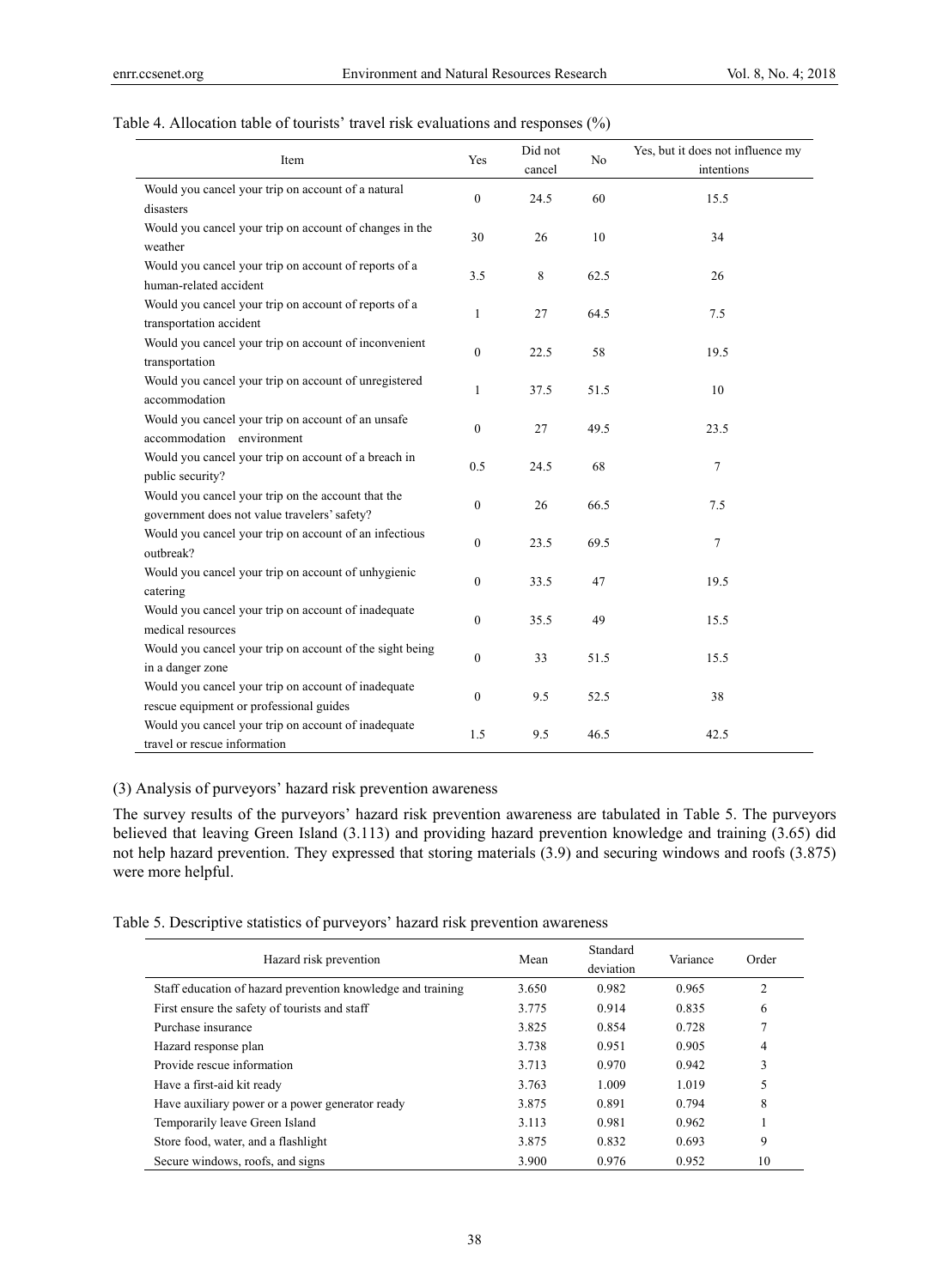#### *3.4 Correlations between Travel Risk Awareness, Evaluation, Demand, and Degree of Hazard Impact*

#### (1) Correlation analysis of tourists' travel risk awareness and travel risk evaluations and responses

The correlation between tourists' travel risk awareness and travel risk evaluations and responses are tabulated in Table 6. "Natural disaster" awareness had moderately negative correlations with the "natural disasters" and "medical resources" factors of travel risk evaluations and responses, suggesting that tourists' awareness of natural disasters influenced their evaluations of natural disasters and medical resources and that natural disasters reduced their travel willingness. "Transportation accidents" awareness had a moderately negative correlation with the "travel sights" factor of travel risk evaluations and responses. The tourists evaluated the safety of the transportation environment of the travel sight. Poor transportation affected their travel willingness. "Accommodation safety" awareness had moderately negative correlation with the "accommodation safety" and "travel sights" factors of travel risk evaluations and responses, suggesting that the tourists considered the hazardous impact of the accommodation environment. "Social and public security" awareness had moderately negative correlations with the "accommodation safety" and "travel sights" factors of travel risk evaluations and responses, suggesting that the tourists considered the public security conditions of the accommodation environment and travel sight. "Overall sanitation" awareness had a moderately negative correlation with the "accommodation safety" factor of travel risk evaluations and responses, suggesting that the tourists considered the cleanliness of the accommodation environments. "Medial resource" awareness had moderately negative correlations with the "transportation accidents" and "travel sights" factors of travel risk evaluations and responses, suggesting that the tourists considered the adequacy of medical resources during a transportation accident or at a travel sight. "Travel sight" awareness had a moderately negative correlation with the "travel sights" factor of travel risk evaluations and responses, suggesting that the tourists considered the safety of the travel sight and the adequacy of rescue information.

|                                       | Travel risk awareness     |                                                                      |                           |                         |              |                        |                                                         |          |  |
|---------------------------------------|---------------------------|----------------------------------------------------------------------|---------------------------|-------------------------|--------------|------------------------|---------------------------------------------------------|----------|--|
| Travel risk evaluations and response. |                           | Natural disastersHuman-relatedTransportationAccommodation Social and |                           |                         |              |                        | Medical                                                 | Travel   |  |
|                                       |                           | accidents                                                            | accidents                 | safety                  | public       |                        | sanitation resources                                    | sights   |  |
|                                       |                           |                                                                      |                           |                         | security     |                        |                                                         |          |  |
| Natural disasters                     | $-346$ <sup>**</sup> )    | 0.008                                                                | 0.071                     | $-414$ <sup>**</sup> )  | 0.005        | $-192$ <sup>**</sup> ) | $-.336$ <sup>(**)</sup> )                               | $-0.035$ |  |
| Human-related accidents               | $-.308$ <sup>(**)</sup> ) | 0.044                                                                | $-.318$ <sup>**</sup> )   | $-.279$ <sup>**</sup> ) |              |                        | $-.254(**)$ $-.279(**)$ $-.276(**)$ $-.280(**)$         |          |  |
| Transportation accidents              | $-.273$ <sup>**</sup> )   | 0.043                                                                | $-.233$ <sup>(**)</sup> ) | $-.597$ <sup>**</sup> ) |              |                        | $-316$ (**) $-182$ (**) $-502$ (**) $-213$ (**)         |          |  |
| Accommodation safety                  | $-.301$ (**)              | 0.011                                                                | $-.297$ <sup>**</sup> )   | $-.653$ <sup>**</sup> ) |              |                        | $-.323$ (**) $-.520$ (**) $-.246$ (**) $-.256$ (**)     |          |  |
| Social and public security            | $-.259$ <sup>**</sup> )   | 0.057                                                                | $-112(*)$                 | $-462$ <sup>**</sup> )  |              |                        | $-0.195$ (**) $-0.360$ (**) $-0.367$ (**) $-0.155$ (**) |          |  |
| Overall sanitation                    | $-.251$ (**)              | 0.068                                                                | $-.104(*)$                | $-.556$ <sup>**</sup> ) |              |                        | $-189$ (**) $-392$ (**) $-444$ (**) $-135$ (**)         |          |  |
| Medical resources                     | $-.310(**)$               | 0.027                                                                | $-.357$ <sup>(**)</sup> ) | $-389$ <sup>**</sup> )  | $-.174(*)$   |                        | $-354$ <sup>(**</sup> ) $-375$ (**) $-323$ (**)         |          |  |
| Travel sights                         | $-.304$ <sup>**</sup> )   | 0.041                                                                | $-.506$ <sup>(**)</sup> ) | $-.632$ <sup>**</sup> ) | $-.392$ (**) | $-457$ (**)            | $-.628$ (**) $-.403$ (**)                               |          |  |

Table 6. Correlation analysis of Green Island tourists' travel risk awareness and travel risk evaluations and responses

Note: \* represents P $\leq$  0.05, \*\* represents P $\leq$  0.01, and \*\*\* represents P $\leq$  0.001

(2) Correlation analysis of Green Island tourists' travel risk evaluations and responses and degree of hazard impact

The correlations between tourists' travel risk evaluations and responses and the degree of hazard impact are tabulated in Table 7. Results indicated that "natural disasters," "dietary hygiene," and "medical resources" failed to correlate with the various factors of travel risk evaluations and responses, "destinations," "transportation accidents." "accommodation safety," "social and public security," and "travel sights" had moderate correlations with the various factors of travel risk evaluations and responses, suggesting that when tourists' take into account hazards, "destinations," "transportation accidents." "accommodation safety," "social and public security," and "travel sights" only have a small impact on their decisions.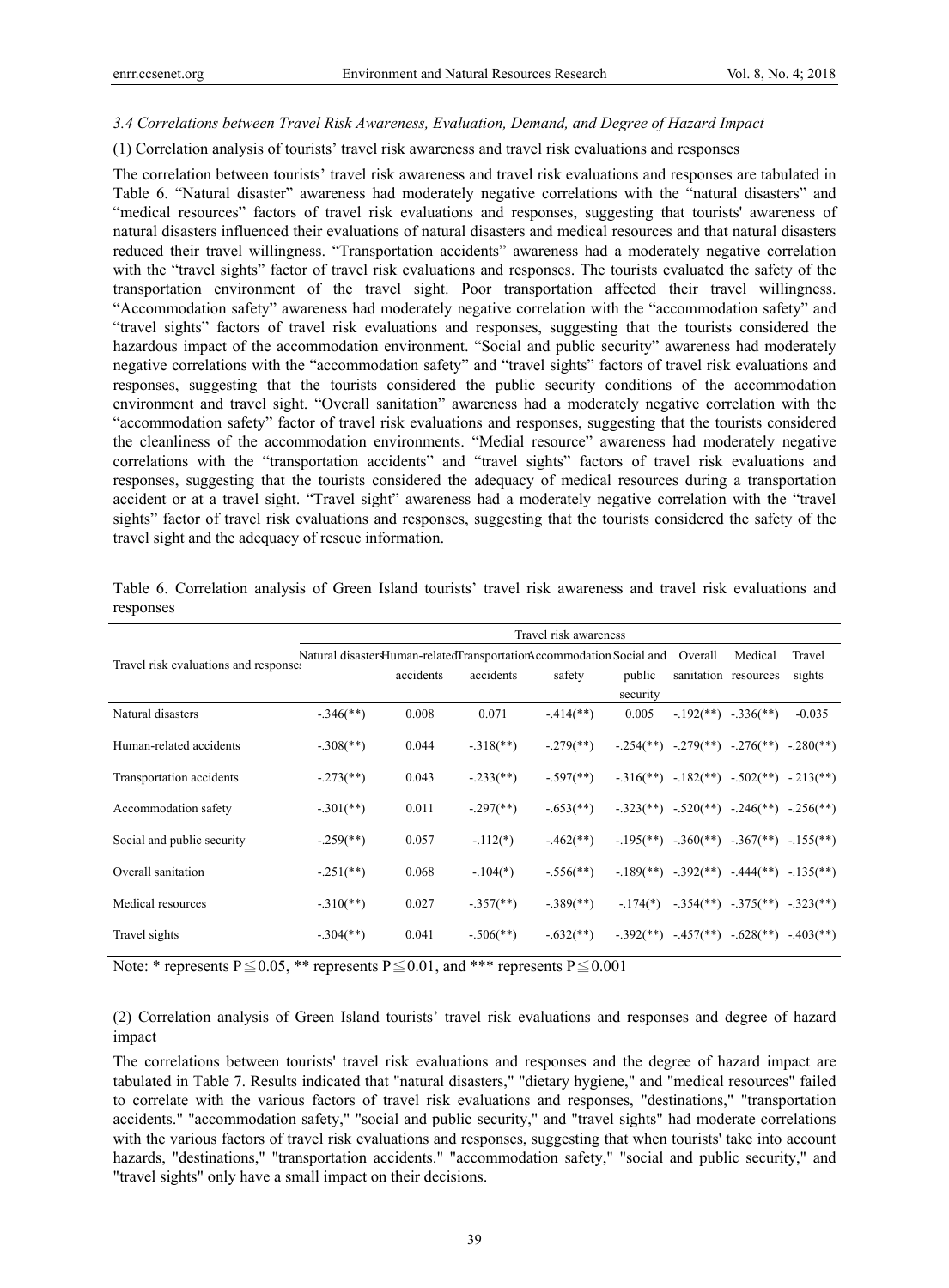| Travel risk evaluations and  | Natural                 | Human-related             | Transportation           | Accommodation             | Social and public        | Overall                  | Medical                  | Travel                  |
|------------------------------|-------------------------|---------------------------|--------------------------|---------------------------|--------------------------|--------------------------|--------------------------|-------------------------|
| responses                    | disasters               | accidents                 | accidents                | safety                    | security                 | sanitation               | resources                | sights                  |
| Natural disasters            | $-0.097$                | $-0.119$                  | $-0.068$                 | $-0.023$                  | $-0.101$                 | $-0.104$                 | $-0.060$                 | $-0.047$                |
| Time                         | 0.120                   | 0.129                     | $.147(*)$                | 0.135                     | 0.130                    | $.159(*)$                | 0.114                    | 0.125                   |
| Destinations                 | $-.408$ <sup>**</sup> ) | $-.393$ <sup>(**)</sup> ) | $-380$ <sup>(**)</sup> ) | $-.279$ <sup>**</sup> )   | $-431$ (**)              | $-405$ <sup>**</sup> )   | $-314$ <sup>**</sup> )   | $-.320$ <sup>**</sup> ) |
| Transportation accidents     | $-341$ (**)             | $-.365$ <sup>(**)</sup> ) | $-.321$ (**)             | $-.229$ <sup>(**)</sup> ) | $-358$ <sup>(**)</sup> ) | $-337$ <sup>(**)</sup> ) | $-.270$ (**)             | $-.281$ (**)            |
| Accommodation safety         | $-429$ <sup>**</sup> )  | $-419$ <sup>**</sup> )    | $-432$ <sup>**</sup> )   | $-321$ (**)               | $-479$ <sup>**</sup> )   | $-451$ <sup>**</sup> )   | $-357$ <sup>(**)</sup> ) | $-.349$ <sup>**</sup> ) |
| Social and public security   | $-423$ <sup>**</sup> )  | $-391$ <sup>(**)</sup>    | $-387$ <sup>**</sup> )   | $-.297$ <sup>(**)</sup> ) | $-464$ <sup>**</sup> )   | $-431$ (**)              | $-329$ <sup>(**)</sup> ) | $-.339$ <sup>**</sup> ) |
| Dietary hygiene              | 0.005                   | 0.035                     | 0.027                    | 0.027                     | 0.012                    | 0.042                    | 0.021                    | 0.017                   |
| Medical resources            | 0.111                   | 0.100                     | $.155(*)$                | 0.128                     | $.145(*)$                | 0.136                    | 0.129                    | 0.123                   |
| Travel sights and activities | $-.336$ <sup>**</sup> ) | $-301$ (**)               | $-.295$ <sup>**</sup> )  | $-205$ <sup>**</sup> )    | $-324$ <sup>(**)</sup> ) | $-341$ (**)              | $-251$ (**)              | $-.261$ (**)            |
| Life property                | $-182$ <sup>**</sup> )  | $-0.126$                  | $-147(*)$                | $-0.085$                  | $-183$ <sup>**</sup> )   | $-.162(*)$               | $-.139(*)$               | $-0.130$                |

Table 7. Analysis of Green Island tourists' travel risk evaluations and responses and degree of hazard impact

Note: \* represents  $P \le 0.05$ , \*\* represents  $P \le 0.01$ , and \*\*\* represents  $P \le 0.001$ .

## *3.5 Difference Analysis of Tourist and Purveyors*

#### (1) Analysis of travel risk

Figure 2 shows that the social and public security and overall sanitation constructs of the tourists and purveyors were fairly similar. Both groups had a fairly low consideration for the two constructs. The tourists had a higher regard for natural disasters, human-related accident, and medical resources than the purveyor.



Figure 2. Comparison of tourism risk cognition between tourist and purveyor

#### (2) Analysis of hazard demands and intentions

Figure 3 shows that the primary hazard demands for tourist and purveyor were immediate rescue and adequate medical resources. These results indicated that both tourists and purveyors demanded rapid response, professional rescue and adequate medical resources. Different from the purveyors, the tourist expected a favorable communication environment and to immediately leave Green Island when a hazard occurs. Purveyors expected a safe environment and sufficient hazard prevention equipment and resources. A number of purveyors also expected government intervention, while the tourists did not expect government support.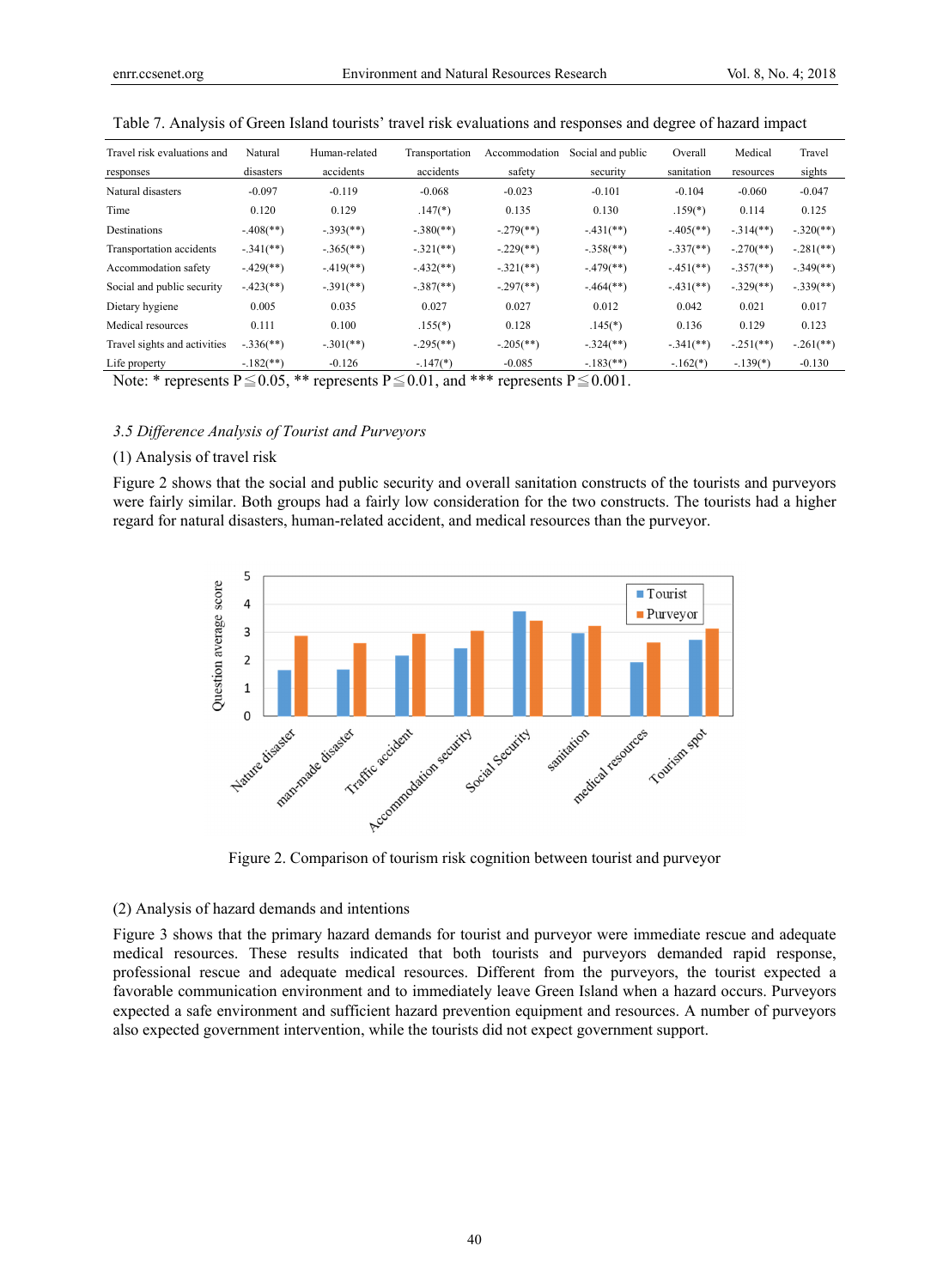

Figure 3. Comparison of disaster demand intention between tourist and purveyor

#### (3) Analysis of the impact of hazard risk

Figure 4 shows that the tourists and purveyors considered medical resources and transportation accidents to have a significant impact on hazard risk. The impact of social and public security and life property on hazard risk was less evident. The impact of natural disasters, time, and accommodation safety perceived by the tourists was higher than that of the purveyors. These results reflected the similarities of and differences between travelers' perceptions of self-preservation and purveyors' perceptions of risky events. The greatest discrepancy was factors concerning the medical system. Purveyors are responsible for ensuring the safety of and protecting travelers. Both groups urgently require medical resources during a medical emergency. Therefore, the two groups had similar considerations concerning medical resources. In terms of natural disasters, time, and accommodation, travelers generally have safety requirements and time pressure. Purveyors are less concerned with these factors. Therefore, differences were observed between the two groups concerning these factors.



Figure 4. Comparison of the impact between tourist and purveyor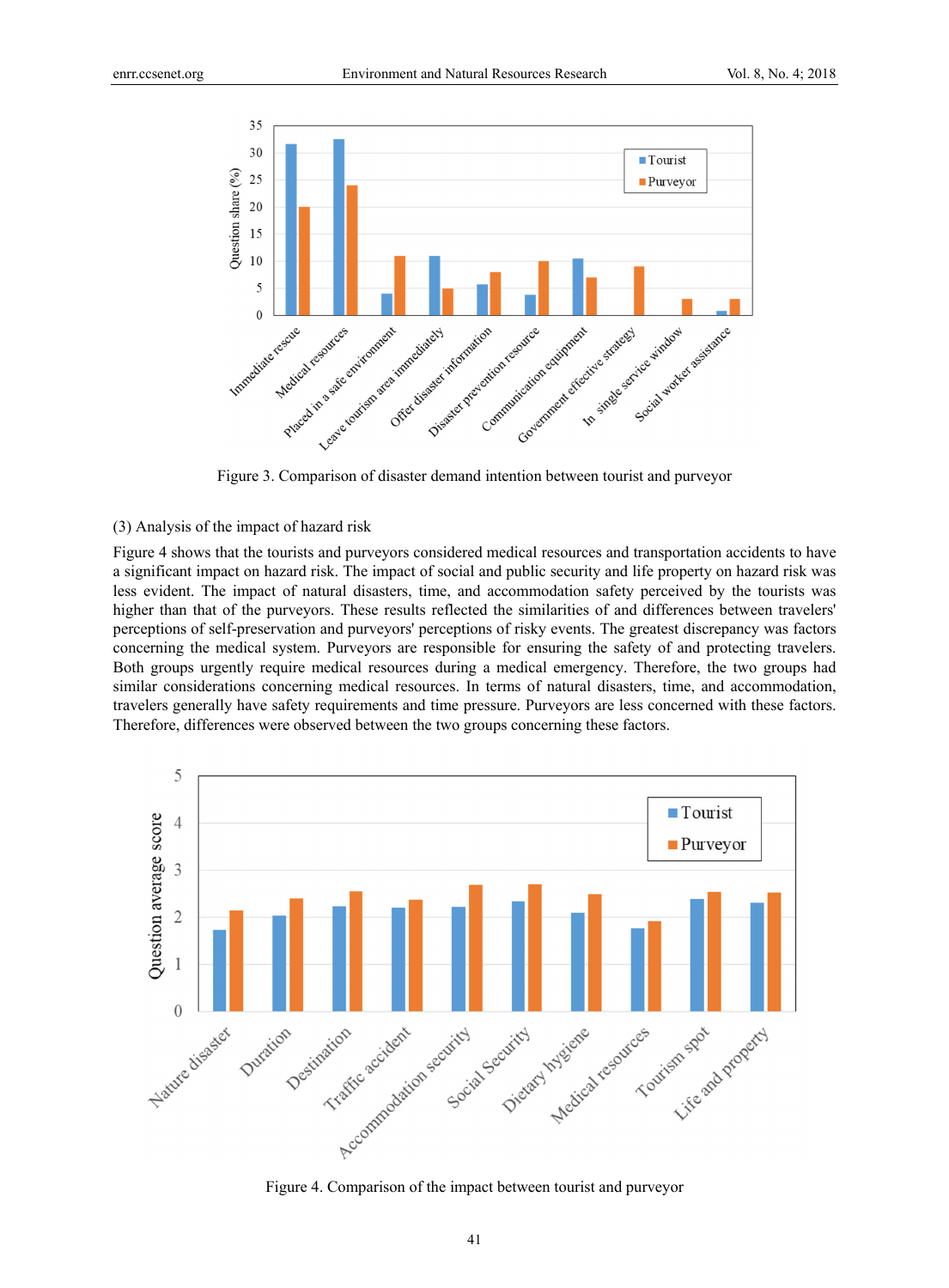## **4. Hypothetical Test**

In order to explore the risk of tourism. There are 6 hypotheses, (H1) Travel risk awareness is significantly correlated to travel risk evaluations and responses, hazard demands and intentions, and degree of hazard impact;(H2) Travel risk evaluations and responses are significantly correlated to hazard demands and intentions and degree of disaster impact (H3) Hazard demands and intentions are significantly correlated to degree of hazard impact (H4) Relevant similarities of and differences between tourists' travel risk awareness and purveyors' perceptions of tourists' travel risk awareness (H5) Relevant similarities of and differences between tourists' travel risk demand and intentions and purveyors' perceptions of tourists' travel risk demands and intentions (H6) Relevant similarities of and differences between tourists' degree of hazard impact and purveyors' perceptions of tourists' degree of hazard impact, have been identify before the questionnaire was put forward. Based on the questionnaire survey and analysis results, the 06 hypotheses were tested as shown in the table 8.

| Table 8. Hypothesis test outcomes and explanations |  |  |
|----------------------------------------------------|--|--|
|                                                    |  |  |

| Hypothesis                                                                                                                           | Test outcomes and explanation                                                                                                                                                                                                                                                             |
|--------------------------------------------------------------------------------------------------------------------------------------|-------------------------------------------------------------------------------------------------------------------------------------------------------------------------------------------------------------------------------------------------------------------------------------------|
| H1: Travel risk awareness is significantly<br>correlated to travel risk evaluations and<br>responses, hazard demands and intentions, | Supported: Travel risk awareness had significant correlations with travel risk evaluations and<br>responses, hazard demands and intentions, and degree of hazard impact                                                                                                                   |
| and degree of hazard impact.                                                                                                         |                                                                                                                                                                                                                                                                                           |
| H2: Travel risk evaluations and responses<br>are significantly correlated to hazard<br>demands and intentions and degree of          | Travel risk evaluations and responses had no significant correlations with hazard demands<br>and intention, suggesting that tourists' pre-travel risk evaluations are unrelated to the<br>information required during a hazard. Travel risk evaluations had significant correlations with |
| disaster impact.                                                                                                                     | degree of hazard impact, suggesting that the degree of hazard impact decreases concurrently<br>with an increase in pre-travel evaluations.                                                                                                                                                |
| <b>H3</b> : Hazard demands and intentions are                                                                                        | Rejected: Hazard demands and intentions had no significant correlations with degree of                                                                                                                                                                                                    |
| significantly correlated to degree of hazard<br>impact.                                                                              | hazard impact, indicating that the information required during a hazard did not influence<br>hazard risk perceptions.                                                                                                                                                                     |
| H4: Relevant similarities of and differences<br>between tourists' travel risk awareness and                                          | Similarities: Perceptions of social and public security and overall sanitation were fairly<br>similar. Both groups perceived these factors to be high-risk factors.                                                                                                                       |
| purveyors' perceptions of tourists' travel<br>risk awareness.                                                                        | Differences: Tourists' awareness of natural disasters, human-related accidents, and medical<br>resources were higher than that of the purveyors.                                                                                                                                          |
| <b>H5</b> : Relevant similarities of and differences                                                                                 | Differences: The tourists expected a favorable communication environment and to leave                                                                                                                                                                                                     |
| between tourists' travel risk demand and                                                                                             | Green Island immediately when a hazard occurs. The purveyors expected a safe environment                                                                                                                                                                                                  |
| intentions and purveyors' perceptions of                                                                                             | and adequate hazard prevention resources and equipment.                                                                                                                                                                                                                                   |
| tourists' travel risk demands and intentions                                                                                         |                                                                                                                                                                                                                                                                                           |
| <b>H6</b> : Relevant similarities of and differences                                                                                 | Similarities: Both groups believed that medical resources and transportation accidents have a                                                                                                                                                                                             |
| between tourists' degree of hazard impact                                                                                            | strong impact on hazards.                                                                                                                                                                                                                                                                 |
| and purveyors' perceptions of tourists'                                                                                              | Differences: The tourists' perceptions of the impact of natural disasters, time, and                                                                                                                                                                                                      |
| degree of hazard impact                                                                                                              | accommodation safety were higher than those of the purveyors.                                                                                                                                                                                                                             |

# **5. Conclusion**

Using samples collected on Green Island off the east coast of Taiwan, we invested tourists' travel risk awareness, travel risk evaluations and responses, hazard demands, and degree of hazard impact, as well as Green Island tourism purveyors' travel risk awareness, travel risk evaluations and responses, hazard demands, and degree of hazard impact. In addition, the two parties were cross-analyzed. The analysis results serve as a reference for travelers and tourism purveyors when evaluating travel risk and formulating response strategies. The key research results are as follows:

#### (1) Natural disasters and travel behaviors

The tourists and purveyors deemed the "natural disasters" factor to be a high-risk factor. The potential damages and losses caused by natural disasters are highly uncertain. Tourists often consider the weather before making travel arrangements. Poor weather conditions, such as heavy rain or uncertainty of a typhoon, impact tourists' willingness. However, natural disasters cannot be accurately predicted. Relevant departments can improve their disaster prevention systems and disaster prevention knowledge. For the purveyors, they believed that disaster prevention knowledge or disaster prevention education and training did not produce tangible benefits. Nonetheless, disaster prevention knowledge must be improved to formulate effective countermeasures and restoration plans.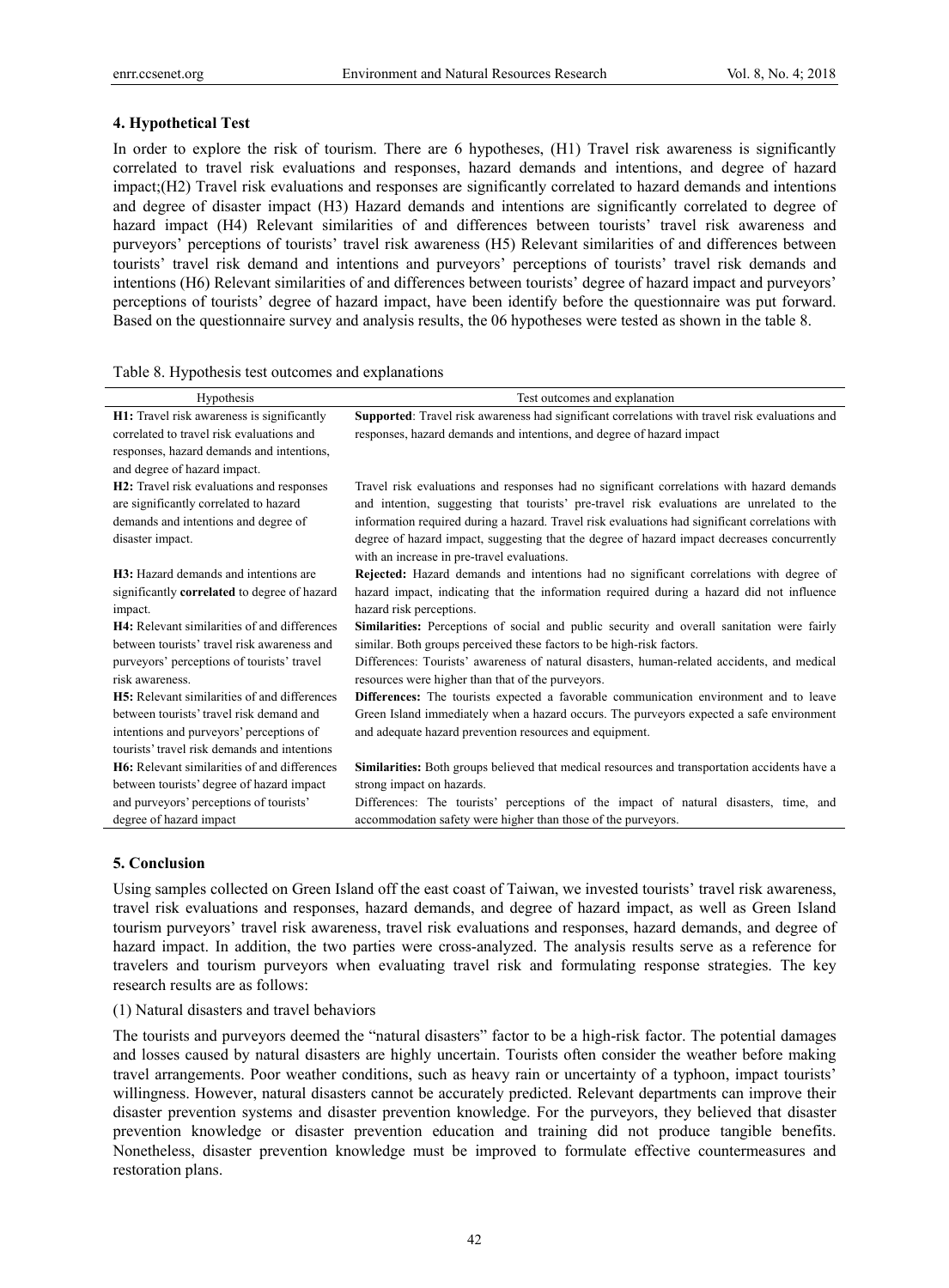## (2) Transportation environment and travel behaviors

Tourists are unable to control the transportation environment. They are only able to self-evaluate relevant risks. The tourists and purveyors had different views concerning the safety of transportation environments. After a hazard, the tourists hoped to safely leave Green Island and valued the demands and rights of the purveyors and residents. To mitigate risk, transportation infrastructure should be improved, and an emergency response mechanism or protocol should be implemented. In addition, adequate transportation safety education and training should be provided to relevant staff. Relevant transportation accident response measures should be planned and implemented, road inspection and maintenance should be reinforced, and road conditions should be closely monitored. Local purveyors should also inform tourists about dangerous areas and remind them to travel safely.

## (3) Accommodation safety and travel behaviors

The analysis results on accommodation safety indicated that tourists did not agree that adequate fire equipment was available that the place of stay. Although the majority of tourists did not consider accommodation safety, the factor influenced their future recommendations and re-visitation willingness. Therefore, authorities should assist bed and breakfast purveyors in installing security systems and conduct inspections to ensure that the system meets regulatory standards. In addition, authorities should focus on improving the legal registration of bed and breakfasts to ensure accommodation safety. The length of stay of travelers is relatively short. Unlike residents, tourists are less attentive to the prevention of accidents and hazards. We recommend that tourists include a flashlight and clean plastic bags in their luggage so that they have the tools necessary for escape during a fire or outage. Purveyors must abide by local laws and regulations and ensure that they properly maintain fire equipment and inform tourists of the locations of the fire escapes and equipment.

## (4) Overall sanitation and travel behaviors

The tourists disapproved of food and beverage hygiene. The cleanliness of the catering environment should be improved to enhance tourists' willingness to visit and recommend the environment to their friends, family members, and other tourists. Authorities should encourage purveyors to reinforce hygiene management and strengthen supervisory systems, thereby providing a clean catering environment to tourists, avoid the occurrence of food poisoning, and ensure tourists' health.

## (5) Medical resources and travel behavior

Transportation in offshore locations is generally inconvenient, and people are sparkly dispersed. Therefore, these locations are less likely to attract doctors, leading to an inadequacy in medical resources. The tourists perceived medical resources to be a high-risk factor. They expected to immediately receive rescue services and adequate medical attention in the occurrence of a hazard. Therefore, authorities should plan and establish an emergency medical response system, add medical equipment and improve supporting measures, and provide relevant training to strengthen the emergency rescue performance of front-line medical professionals, thereby achieving favorable response times and preventing the spread of disease. In addition, remote medical systems should also be improved, such as providing ad hoc medial information over the telephone or Internet or by directly speaking to a medical professional. Aerial rescue should also be reinforced to improve the response time of helicopter medics.

## (6) Social and public security and travel behaviors

The tourists and purveyors did not perceive offshore social and public security to be a high-risk factor. Nonetheless, this factors can still be improved. For example, a travel security service network can be planned and established to provide timely services to tourists, prevent theft, and maintain order. Alternatively, a travel security service hotline can be implemented, and professional training for travel security services can be provided to create or improve various long-term mechanics, such as major travel safety information communication, travel safety warning, response and handling of unexpected events, and periodic evaluation of travel safety trends, thereby enhancing travel safety and tourism image.

## (7) Travel sights and travel behaviors

Risk analysis results indicated that the tourists and purveyors approved of the professionalism of the managers at the travel destinations. However, they felt that the travel and rescue information was inadequate, which severely impacted the tourists' travel willingness. Relevant parties should periodically update the travel information, recommended trips, post-hazard disclosures on their websites, provide detailed rescue and warning information, highlight hazard areas, locations, shelters, and donation stations on online maps, establish safety instructions at travel sights, and provide emergency contact information. In addition, relevant parties should encourage activity providers to participate in professional training or staff vacations to gain new experiences and information and provide tourists with more professional knowledge.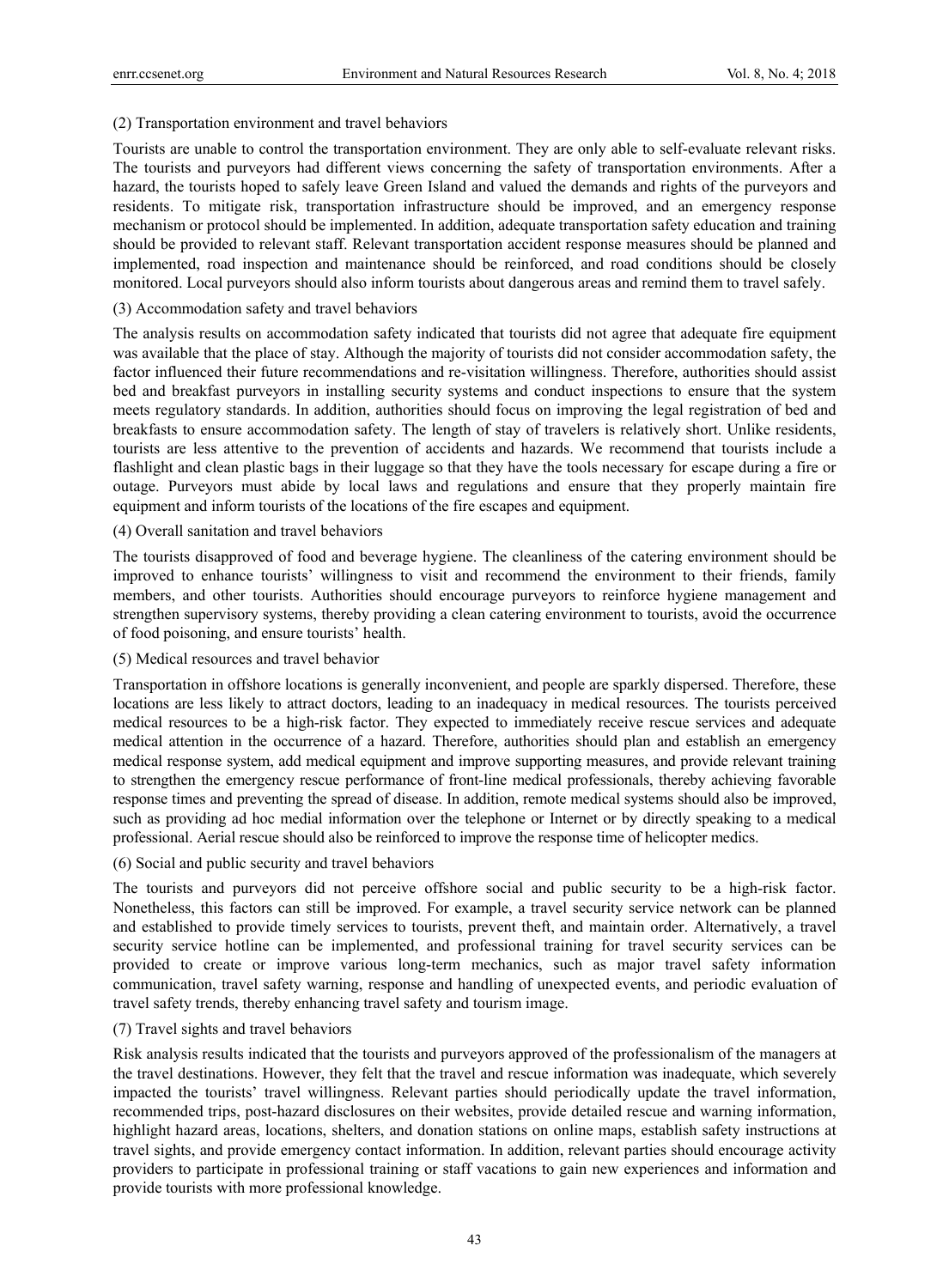#### **Acknowledge**

The authors are thankful for supported by the Ministry of Science and Technology of Taiwan under Grants MOST 107-2119-M-143-001.

## **Reference**

- Anderson, B.A. (2006). Crisis management in the Australian tourism industry: Preparedness, personnel, and postscript. *Tourism Management, 27*(6), 1290-1297. https://doi.org/10.1016/j.tourman.2005.06.007.
- Awaritefe, O. D. (2004). Destination image differences between prospective and actual tourists in Nigeria. *Journal of Vacation Marketing, 10*(3), 264-281.
- Barker, M., Page, S., & Meyer, D. (2003). Urban visitor perceptions of safety during a special event. *Journal of Travel Research, 41*(4), 355-361.
- Birgit, L. (2001). Image Segmentation: The Case of a Tourism Destination. *Journal of services marketing, 15*(1), 49-66.
- Burton, I., Kates, R.W., & White, G.F. (1993). *The Environmental as Hazard* (2nd ed.). New York: Guilford.
- Cassedy, K., (1991). *Crisis management planning in the travel and tourism industry*. The Pacific Asia Travel Association.
- Chan, Y., Hui, T. & Yuen, E. (1999). Modeling the impact of sudden environmental changes on visitor arrival forecasts: The case of the Gulf War. *Journal of Travel Research, 37*(4), 391-394.
- Chen, R., & Noriega, P. (2003). The impacts of terrorism: perceptions of faculty and students on safety and security in tourism. *Journal of Travel and Tourism Marketing, 15*(2/3), 81-98.
- Chien, G.C.L., & Law, R. (2003). The impact of the severe acute respiratory syndrome on hotels: A case study of Hong Kong. *International Journal of Hospitality Management, 22*(3), 327-332.
- Conant, J., Clark, T., Burnett, J. & Zank, G. (1988). Terrorism and travel: Managing the unmanageable. *Journal of Travel Research, 26*(4), 16-20.
- Cooper, M. (2005). Japanese tourism and the SARS epidemic off 2003. *Journal of Travel and Tourism Marketing, 19*(2), 117-131.
- Cox, D.F., & Rich, S.J. (1964). Perceived risk and consumer decisions making: The case of telephone shopping. *Journal of Marketing Research, 4*(1), 32-39.
- Devi, P.M., & Raja, S.B. (2011). Importance and the zone of tolerance of passengers' expectations of Indian railway passengers services by applying RAILQUAL. *Asian Journal of Management Research, 1*(2), 387-401.
- Faulkner, B. (2001). Towards a framework for tourism disaster management. *Tourism Management, 22*, 135-147.
- Fleischer, A., & Buccola, S. (2002). War, terror, and the tourism market in Israel. *Applied Economics, 34*(11), 1335-1343.
- Floyd, M.F., Gibson, H., Pennington-Gray, L., & Thapa, B. (2003). The effect of risk perceptions on intentions to travel in the aftermath of September 11, 2001. *Journal of Travel & Tourism Marketing, 15*(2), 19-38.
- Fridgen, J.D. (1984). Environmental psychology and tourism. *Annals of Tourism Research, 11*(1), 19-39.
- Fuchs, G., & Reichel, A. (2011). An exploratory inquiry into destination risk perceptions and risk reduction strategies of the first time vs. repeat visitors to a highly volatile destination. *Tourism Management, 32*(2), 266-276.
- Fuchs, G., & Reichel, A. (2006). Tourist destination risk perception: The case of Israel. *Journal of Hospitality and Leisure Marketing, 14*(2), 83-108.
- Ghiselli, E.E., Campbell, J.P., & Zedeck, S. (1981). *Measurement theory for the behavioral sciences*. San Francisco: Freeman.
- Hall, C., Timothy, D., & Duval, D. (2003).Towards a new understanding: Security and tourism. *Journal of Travel and Tourism Marketing, 15*(2/3), 1-18.
- Irvine, W., & Anderson, A.R. (2006). The effect of disaster on peripheral tourism places and the disaffection of prospective visitors. In Y. Mansfeld, & A. Pizam (Eds.), *Tourism, security & safety: From theory to practice* (pp. 169-186). Oxford, UK: Butterworth-Heinemann.